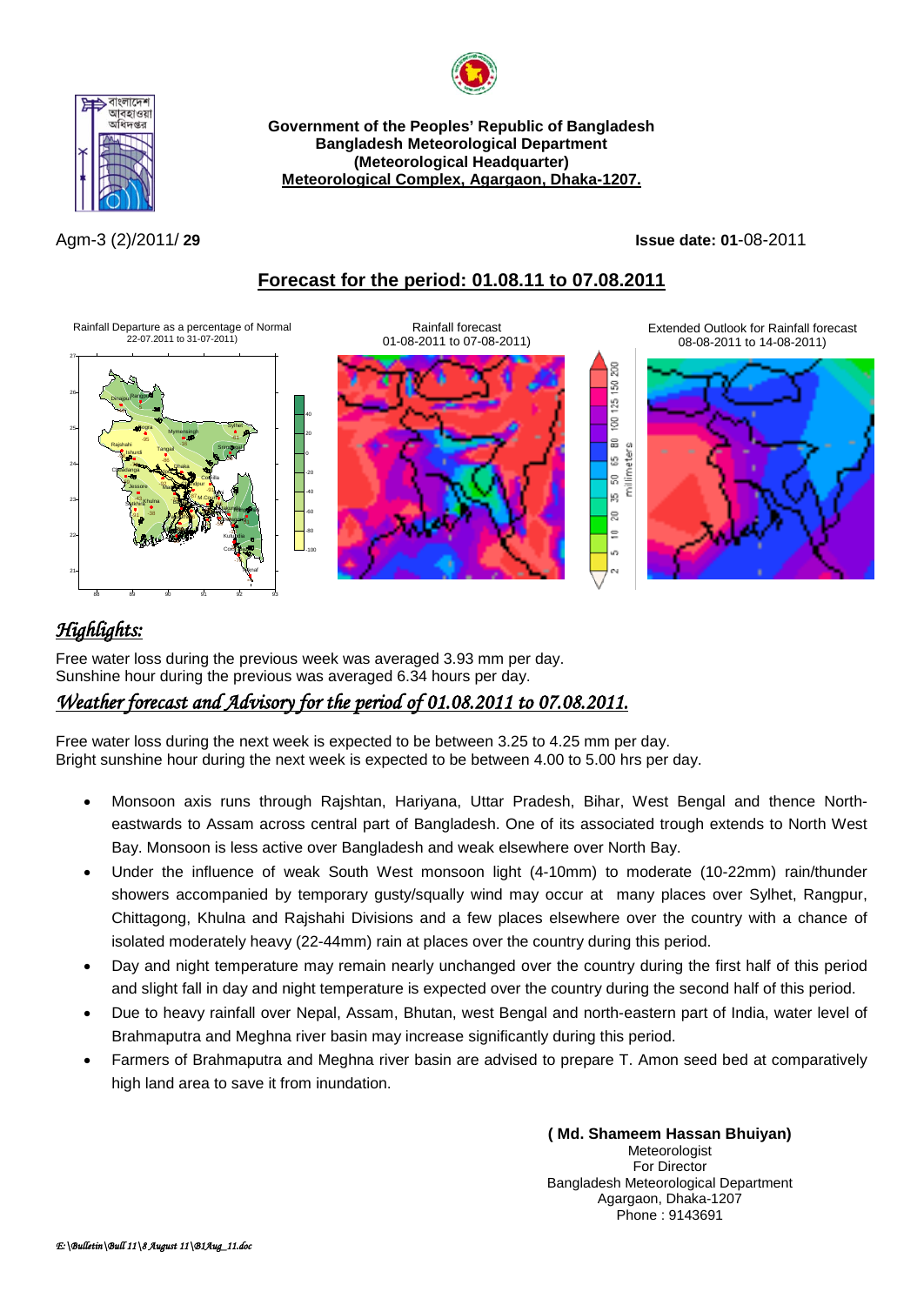# **Bangla Version**

### পূর্বাভাস, সময়: ০১-০৮-২০১১ থেকে ০৭-০৮-২০১১



### প্ৰধান বৈশিষ্ট্য সমূহঃ-

গত সপ্তাহের দৈনিক বাষ্পীভবনের গড় ৩.৯৩ মিঃ মিঃ ছিল। গত সপ্তাহের দৈনিক সর্যকিরণ কালের গড় ৬.৩৪ ঘন্টা ছিল।

### আবহাওয়া পূর্বাভাসঃ- ০১-০৮-২০১১ ইং থেকে ০৭-০৮-২০১১ ইং পর্যন্ত।

আগামী সপ্তাহের বাম্পীভবনের দৈনিক গড় মান ৩.২৫ মিঃমিঃ থেকে ৪.২৫ মিঃমিঃ থাকতে পারে। আগামী সপ্তাহের সূর্যকিরণকালের দৈনিক গড় মান ৪.০০ ঘন্টা থেকে ৫.০০ ঘন্টা থাকতে পারে।

- মৌসমী অক্ষটি রাজস্থান, হরিয়ানা, উত্তর প্রদেশ, বিহার , পশ্চিম বঙ্গ ও উত্তর পূর্ব দিক হয়ে আসাম এবং বাংলাদেশের মধ্যাঞ্চল পর্যন্ত অবস্থান করছে। এর বর্ধিতাংশটি উত্তর পশ্চিম বঙ্গোপসাগর পর্যন্ত বিস্তৃত। বাংলাদেশের উপর মৌসমী বায়ু কম সক্রিয় এবং উত্তর বঙ্গোপসাগরের অন্যত্র দূর্বল রয়েছে।
- এ সময়ে দূর্বল দক্ষিণ পশ্চিম মৌসূমী বায়ুর প্রভাবে সিলেট, রংপুর, চট্টগ্রাম, খুলনা ও রাজশাহী বিভাগের অনেক স্থানে এবং দেশের অন্যত্র কিছু কিছু স্থানে অস্থায়ী দমকা/ঝড়োহাওয়া সহ হালকা (৪-১০ মিঃমিঃ) থেকে মাঝারী (১০-২২মিঃমিঃ) ধরণের বৃষ্টি/বজ্র-বৃষ্টি হতে পারে। সেই সাথে দেশের কোথাও কোথাও বিক্ষিপ্ত ভাবে মাঝারী ধরণের ভারী (৪৪-৮৮মিঃমিঃ) বর্ষণের সম্ভাবনা রয়েছে।
- এ সপ্তাহের প্রথামার্ধে সারাদেশের দিন এবং রাতের তাপমাত্রা প্রায় অপরিবর্তীত থাকতে পারে এবং দ্বিতীয়ার্ধে সামান্য হ্রাস পেতে পারে।
- এ সময়ে নেপাল, আসাম , ভূটান, পশ্চিম বঙ্গ এবং ভারতের উত্তর পূর্বাঞ্চলে প্রবল বৃষ্টিপাতের কারনে ব্রহ্মপুত্র এবং মেঘনা অববাহিকায় পানির উচ্চতা উল্লেখযোগ্য ভাবে বৃদ্ধি পেতে পারে।
- ব্রহ্মপুত্র এবং মেঘনা নদীর তীরবর্তী কৃষকদের প্লাবন থেকে রক্ষার জন্য অপেক্ষাকৃত উঁচু জমিতে রোপা আমনের বীজতলা প্রস্তুত করার জন্য অনুরোধ করা যাচ্ছে।

(মোঃ শামীম হাসান ভূইয়া) আবহাওয়াবিদ পরিচালকের পক্ষে বাংলাদেশ আবহাওয়া অধিদপ্তর, ঢাকা-১২০৭।